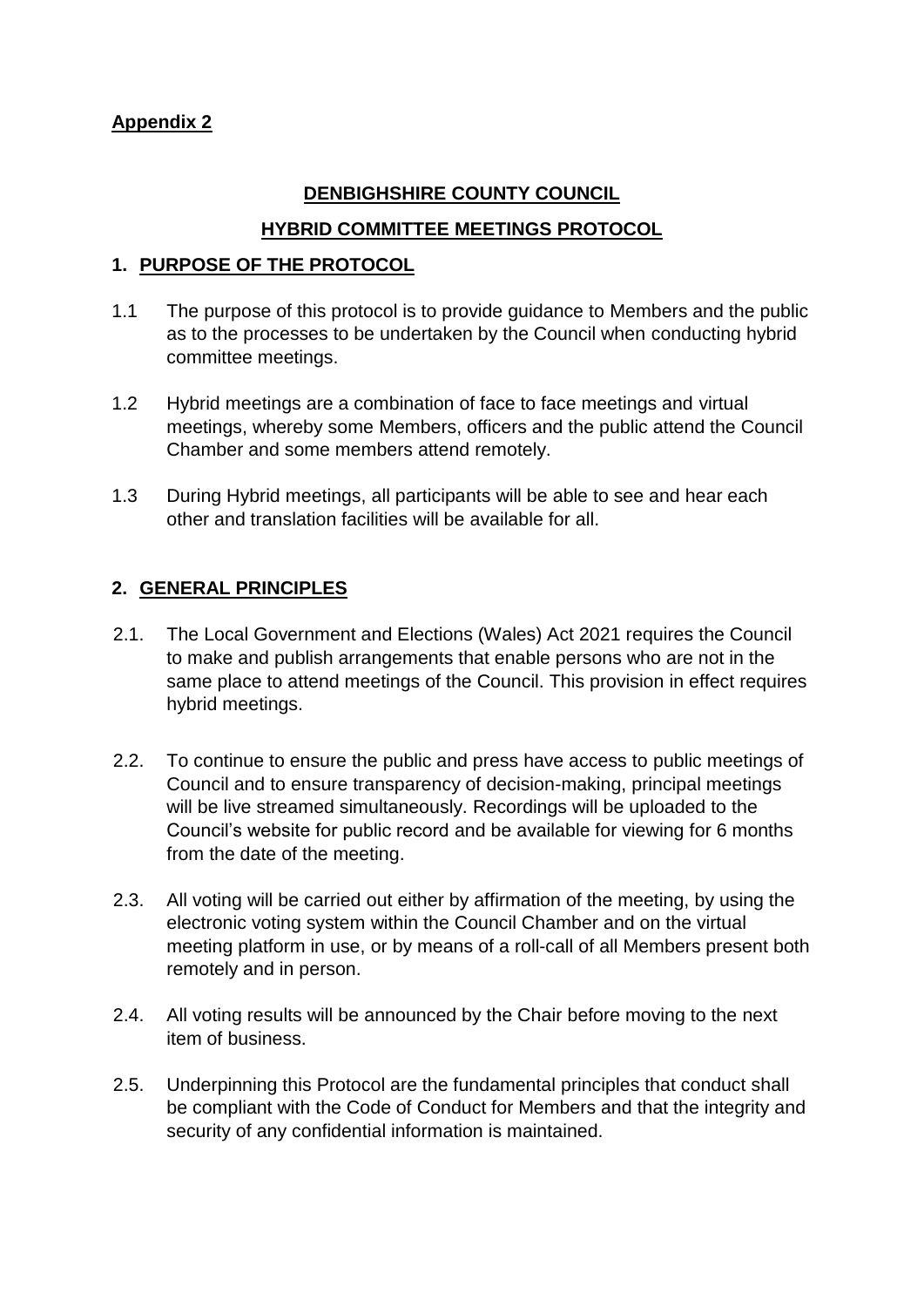- 2.6. Hybrid meetings will follow the Council's usual meetings practice in terms of publication of agendas and reports, and they will follow normal procedural rules in the Constitution where possible.
- 2.7. A fundamental principle is that the attendance of a Member or an Officer is equally valid irrespective of whether they are attending in the Council Chamber or from a remote location. It will not be appropriate for any Member to make any adverse comment or inference in respect of any other Member or Officer's chosen location for attendance.
- 2.8. No member will record the proceedings of any meeting, which, for the avoidance of doubt includes all remote and hybrid meetings whether open to the public or not, without notifying and seeking the consent of the members and officers attending the meeting.
- 2.9. Meetings which are being webcast to the public will be recorded by Democratic Services and made available on the Council's website.

## **3. PROTOCOL FOR HYBRID MEETINGS**

- 3.1. Council will operate hybrid meetings using the video conferencing and webcasting facilities within the Council Chamber to enable both remote attendance and physical attendance at meetings.
- 3.2. Prior to the meeting, Democratic Services will ensure that all Members, relevant officers and any other relevant participating individual have been invited to join the meeting and have been informed as to how they must connect to the meeting.
- 3.3. Any Member wishing to attend in person will need to give prior notice to Democratic Services as soon as possible that s/he wishes to attend in person
- 3.4. Members attending remotely will be expected to join the meeting at least ten minutes before the proposed start time for the meeting to ensure that they are able to connect and that the translation channel may be tested.
- 3.5. If a quorum is achieved the meeting will proceed in any event, notwithstanding a Member's or Members' failure to achieve a connection. If a Member joins the meeting at a later time they must make themselves known immediately to the Chairman and comment and vote only on those complete agenda items remaining.
- 3.6. When attending remotely, Members need to use their best endeavours to remain on-line throughout debates and during voting in order to maintain the integrity of the decision-making process and to reduce the opportunity for legal challenge of any decision.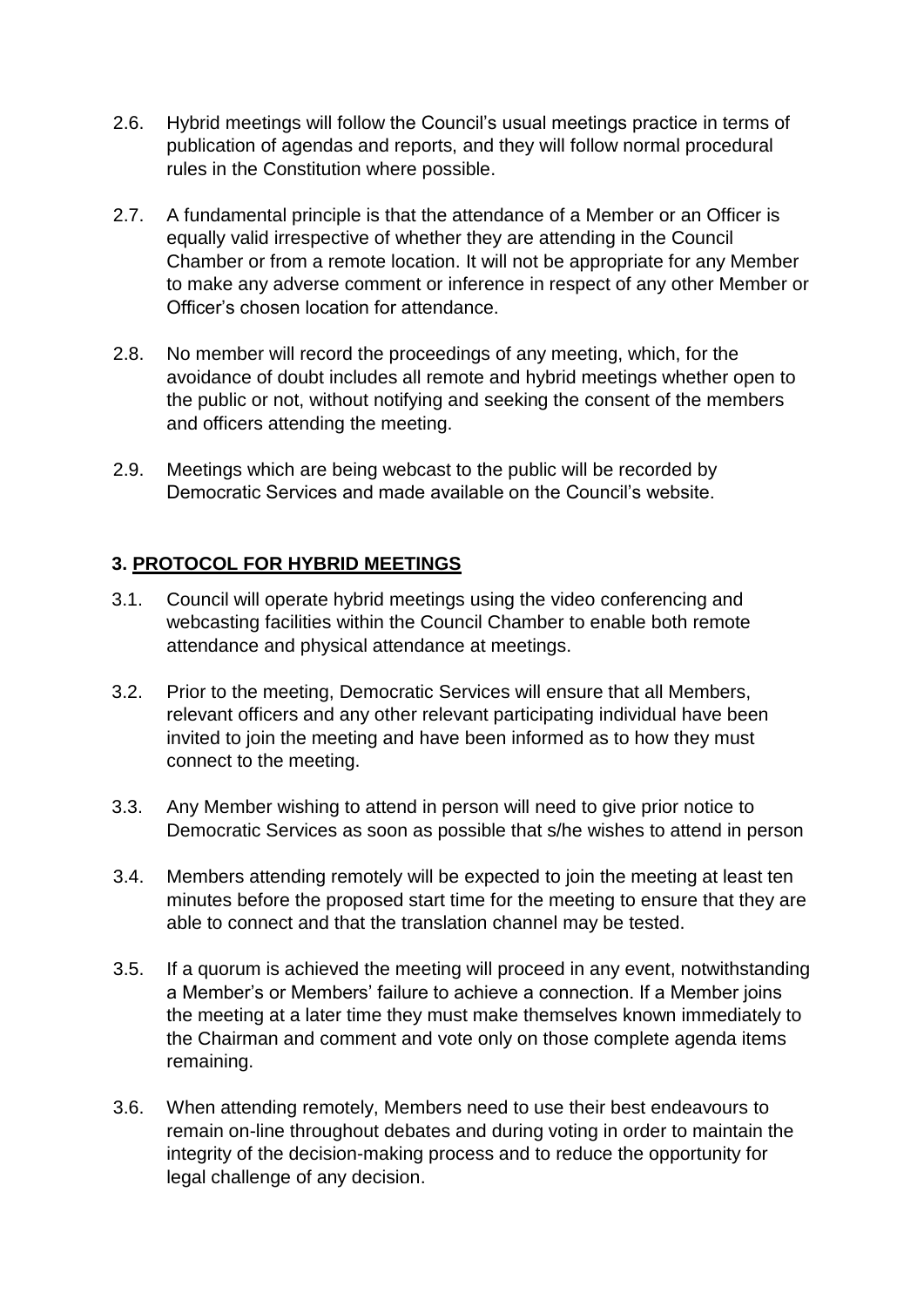- 3.7. When attending remotely, Members and any participants must ensure that the room from which they are accessing the remote meeting is suitable in terms of privacy and that no disturbance occurs during the course of the meeting as it is important to ensure a degree of formality in the proceedings. It must be remembered that as proceedings will be live, viewers will effectively be able to view you working in your home.
- 3.9. When attending remotely, Members must access the meeting individually via their Council issued equipment and ensure a suitable background. Members are able to make use of other Council facilities to ensure a stable internet connection but they must liaise with Democratic Services in advance of the meeting giving sufficient time for such arrangements to be made.
- 3.10. If remote attendees declare a personal and prejudicial interest in a particular item, in order to continue to comply with the Code of Conduct for Members, they will be removed from the meeting by the Democratic Services Officer and placed in the 'waiting room' for the duration of the relevant item. The Democratic Services Officer as moderator can also add and remove other attendees such as public speakers. If attendees are in the chamber, they will physically leave the chamber for the duration of the item.
- 3.11. During the meeting whilst a Member is not speaking, their microphone should be set to mute and this should be clicked to un-mute (sound) when s/he is invited to speak by the Chairman. Members should avoid setting their devices to the highest volume, sit too close to the microphone, have other electronic devices operating or shuffle papers in front of the microphone as this is likely to cause feedback. Committee Members are encouraged to keep their cameras on at all times in order that they may be seen by members of the public throughout debates and voting. However, it is recognised that if a Member is experiencing poor connectivity it may be necessary to turn their video off.
- 3.12. Members recognise and accept that their microphones may be switched off remotely by Democratic Services Officers if they have been left on inadvertently when the Member is not speaking.
- 3.13. Members should ensure that the name that appears on screen in connection with their image should be their full name and include the title Councillor in order that the public can identify elected members.
- 3.14. It is accepted that the Chair plays a vital role in the orderly conduct of the committee meeting. Chairs will be fully supported by Democratic Services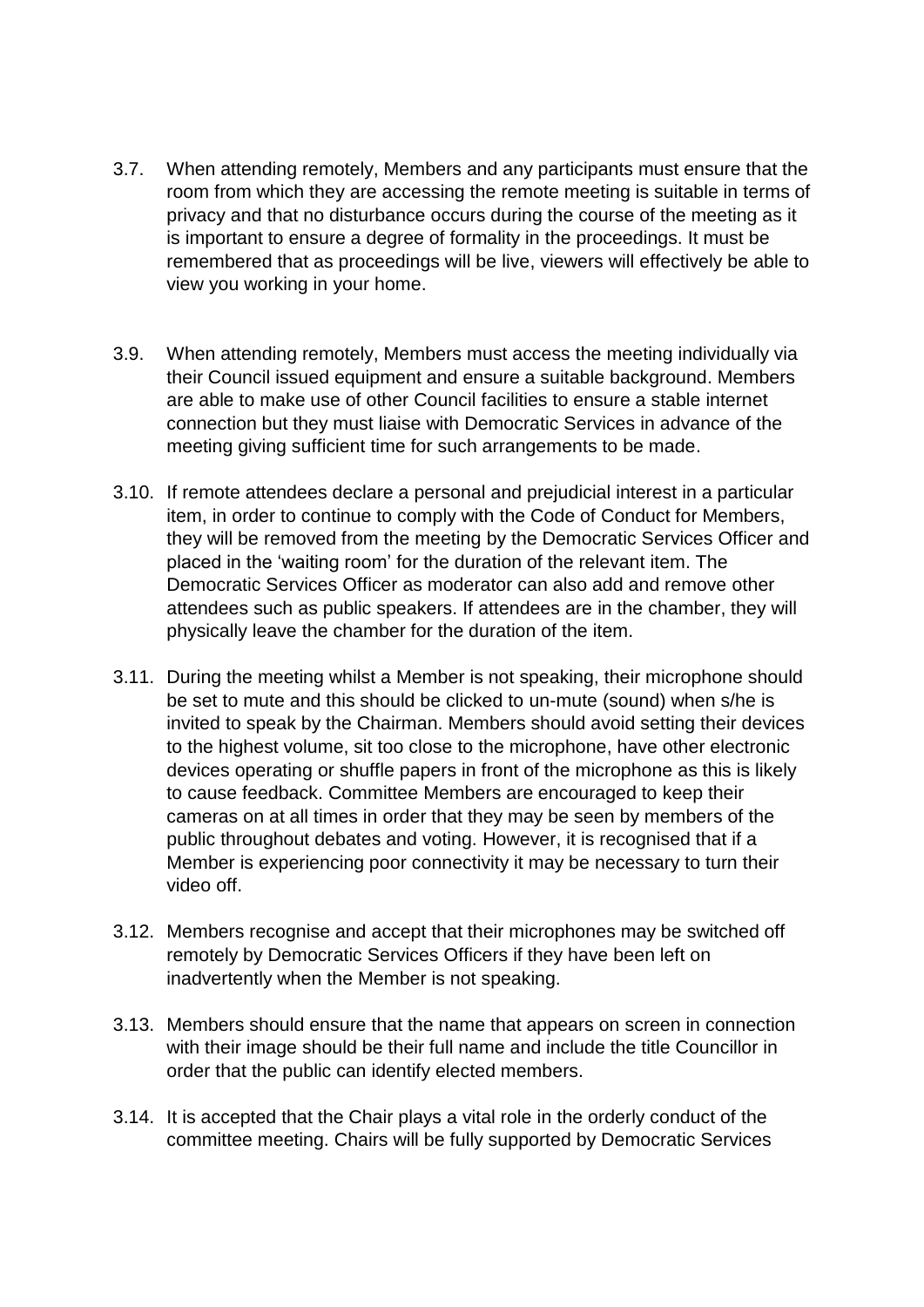Officers and the Monitoring Officer to enable the Chair to conduct the meeting in accordance with the Rules of Procedure and the principles of this Protocol

- 3.15. At the start of the meeting, the Chair will ensure that the system allows everyone to participate. The Chair will make an introduction to the meeting, and provide a reminder of the meeting arrangements.
- 3.16. Given the nature of hybrid meetings the Chair will ensure that every member has the opportunity to participate in the meeting and that members are called to speak in the order that they indicate their wish to do so wherever they are attending the meeting from. Members who are attending remotely should use the 'raise hand' function to indicate that they wish to speak. Democratic Services officers will assist the Chair in monitoring the requests to speak. The Chair must allow officers to speak if they indicate that they wish to do so.
- 3.17. Members use of the 'chat' function should be restricted to issues such as informing the meeting that they are leaving temporarily or permanently, or that they are having connectivity issues. The 'chat' function should not be used to make contributions to the debate or to send informal messages to other attendees. Members are reminded that 'chat' messages will be visible to viewers of the meeting.
- 3.18. In relation to reports that are presented that are deemed exempt from publication, Members will be reminded that the item is an exempt report and asked to vote to recognise this accordingly. If the debate then proceeds in 'Part II', Members must ensure that they are able to strictly maintain the privacy of the proceedings at their location. The live link will cease before the item commences and therefore there may be a hiatus in proceedings to ensure that no recording is taking place. Individuals who are not entitled to be present during the item will physically leave the meeting in the chamber, and will be removed from the virtual meeting by the Democratic Services Officer.
- 3.19. If connectivity is lost for any remote attendee during the proceedings so that the quorum is not met, the Chairman will require the meeting to be paused in order to allow re-establishment of connectivity if at all possible. If it proves impossible to re-establish connection for a sufficient number of Members to reach a quorum, the meeting will be adjourned to a later date. The Chairman will make every effort as is reasonable to enable those Members experiencing connectivity problems to take part in the debate.
- 3.20. Public speakers will be contacted by Democratic Services in advance of the committee meeting to establish whether they wish to attend in person or remotely. Remote attendees will be provided with a link to the meeting. All remote public speakers will be invited to join the meeting when they enter the